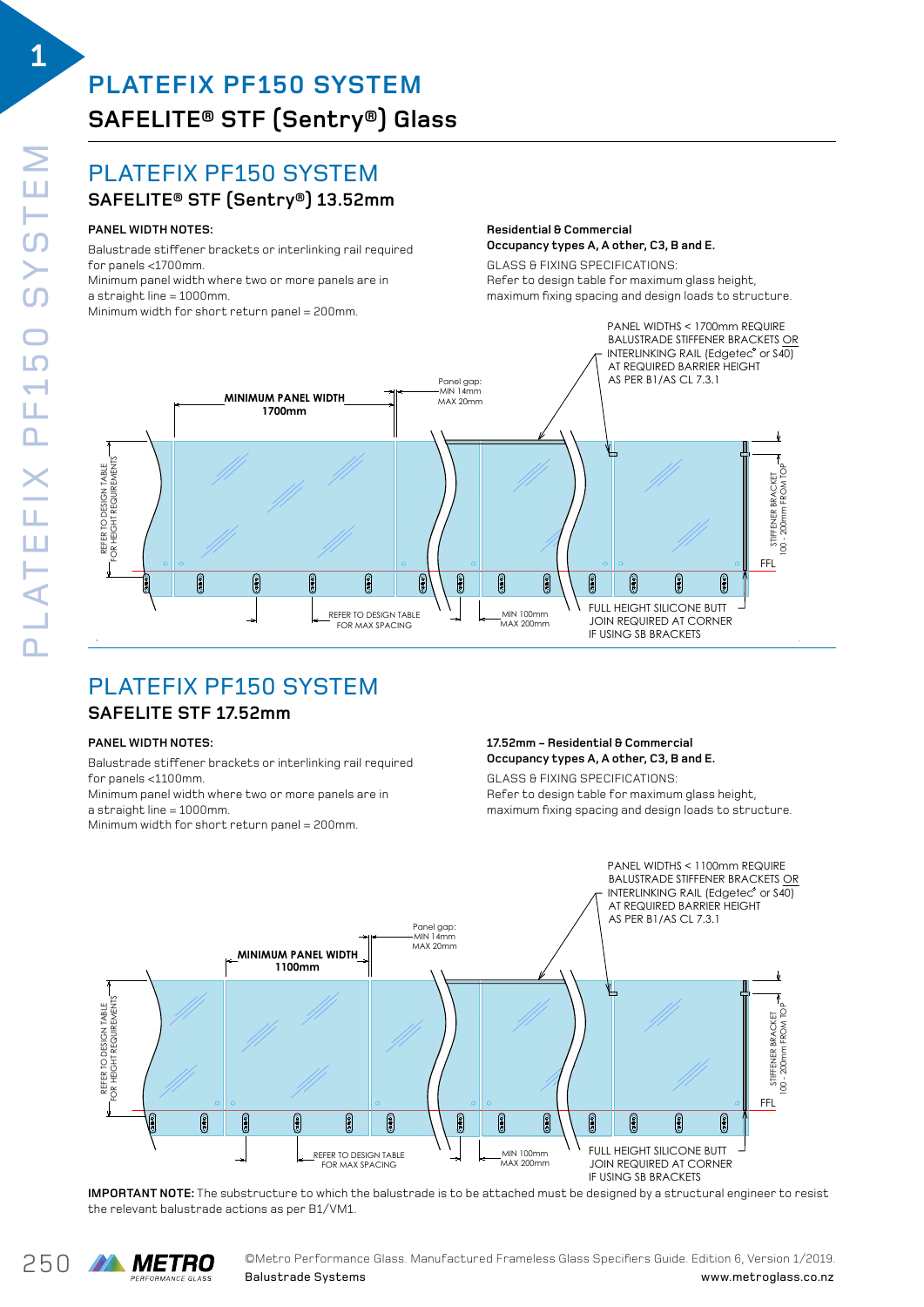# **PLATEFIX PF150 SYSTEM**

## **SAFELITE® STF (Sentry®) 15.2mm, 17.2mm**

### **PANEL WIDTH NOTES:**

SAFELITE EVA 15.2mm Minimum panel width where two or more panels are in<br>http://www.characa.com a straight line = 1000mm.

Minimum width for short return panel = 200mm.<br>'

**Occupancy types A, A other, C3, B and E. Residential & Commercial** Occupancy types A, A other, C3, B and E.

GLASS & FIXING SPECIFICATIONS: Refer to design table for maximum glass height, maximum fixing spacing and design loads to structure.



Plate Fix Product and the product of the product of the product of the product of the product of the product o<br>Product of the product of the product of the product of the product of the product of the product of the produc



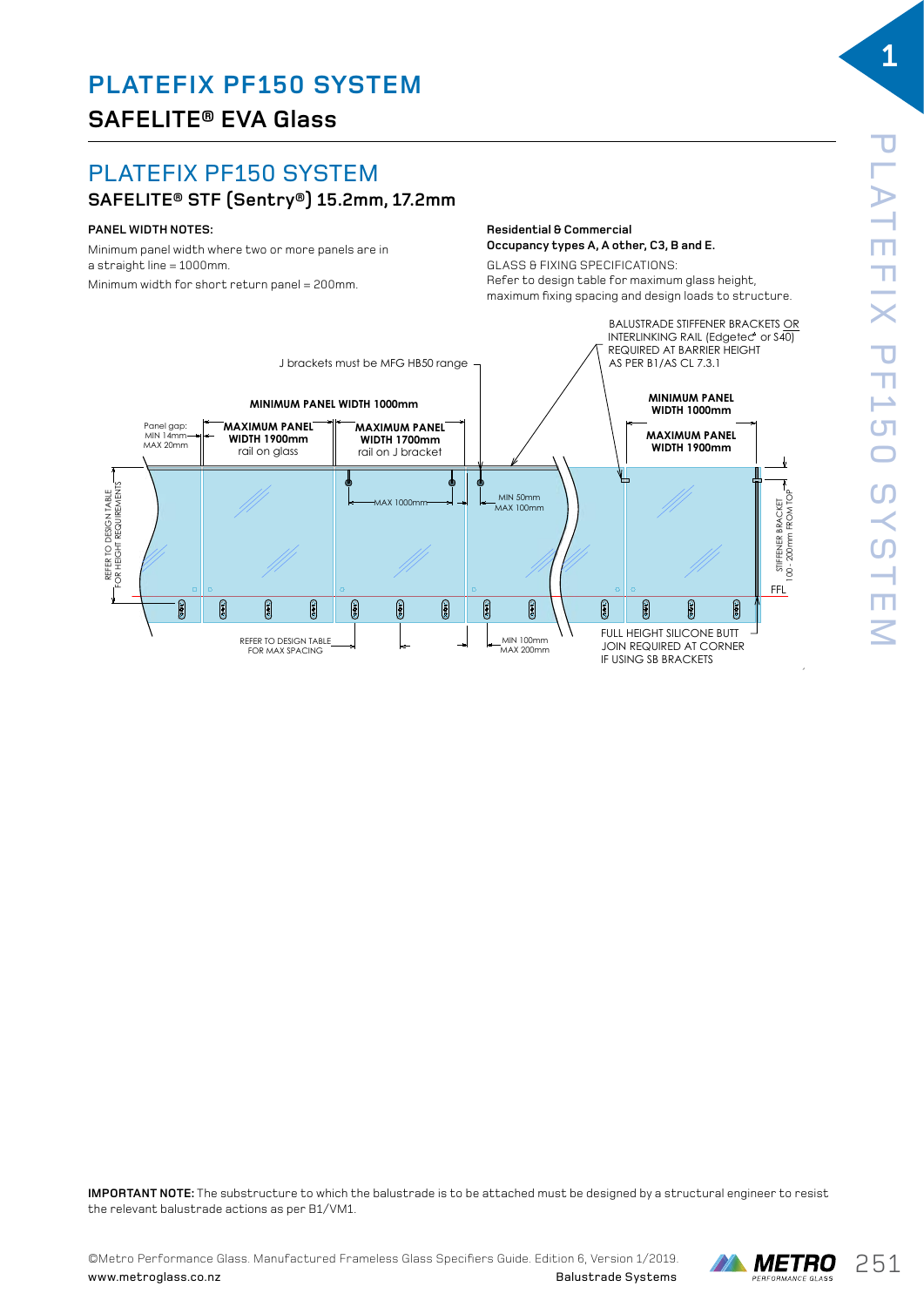## **TEMPAFLOAT® Glass**

## PLATEFIX PF150 SYSTEM

### **TEMPAFLOAT® 12mm**

#### **PANEL WIDTH NOTES:**

Minimum panel width where two or more panels are in a straight line = 1000mm.

 $\pm$ b $\frac{1}{2}$ bert potus panel  $\pm$ 

**1**



ELEVATION DRAWING 03 **Residential & Commercial**

# PLATEFIX PF150 SYSTEM

## PLATE FIX PF150 SYSTEM **TEMPAFLOAT® 15mm**

#### **PANEL WIDTH NOTES:**

PLATE FIX PF150 SYSTEM Minimum panel width where two or more panels are in<br>http://www.characa.com a straight line = 1000mm.

width for short return panel – 200mm Minimum width for short return panel = 200mm.<br>'

#### Occupancy types A, A other, C3, B and E. **Residential & Commercial Residential & Commercial**

**Residential & Commercial Occupancy types A, A other, C3, B and E. COLASS & FIXING SPECIFICATIONS:** GLASS & FIXING OF ECTIVITIONS:

**Residential & Commercial**

Panel width with eight of more panels are in<br> **PANEL REFERENT OF ANTISYS OF FIXING SPECIFICATIONS:**<br> **GLASS & FIXING SPECIFICATIONS:** maximum fixing spacing and design loads to structure. GLASS & FIXING SPECIFICATIONS: Refer to design table for maximum glass height, Refer to design table for maximum glass height,



**IMPORTANT NOTE:** The substructure to which the balustrade is to be attached must be designed by a structural engineer to resist the relevant balustrade actions as per B1/VM1.  $\,$ 

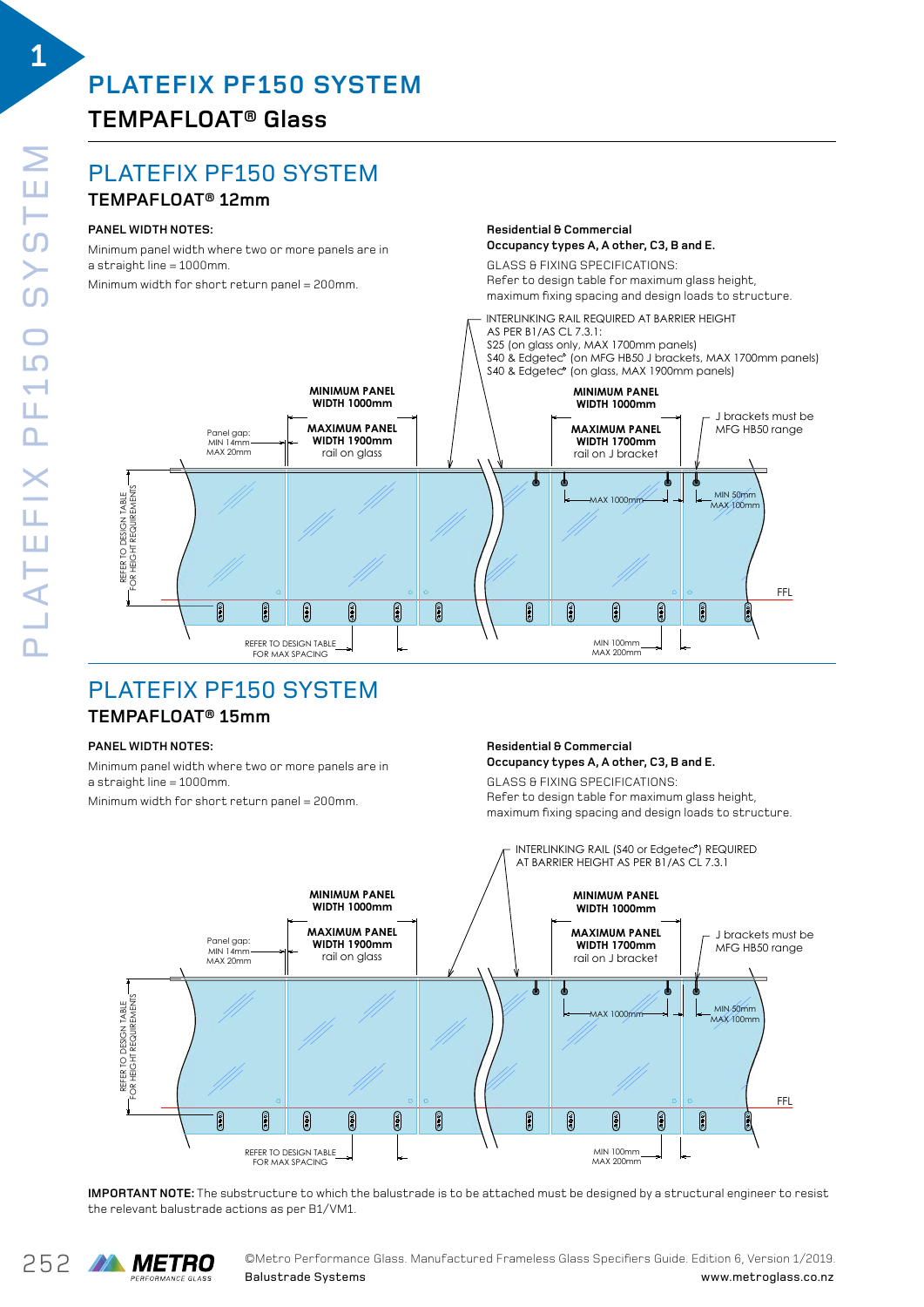## **Pool Fence**

#### $\mathbf{L}$ PLATEFIX PF150 SYSTEM

## **POOL FENCE ONLY – TEMPAFLOAT 12 & 15mm**

GLASS & FIXING SPECIFICATIONS: aches on mind or components.<br>Refer to design table for maximum glass height, maximum fixing spacing and design loads to structure.

APPLIES TO FREE STANDING POOL FENCES NOT APPLIES TO FREE STANDING POOL FENCES NOT PROTECTING A FALL OF > 1000mm. PROTECTING A FALL OF > 1000mm.

As of Jan 2017, complies with Building Code As of Jan 2017, complies with Building Code clause F9 & section 162C of the building Act. clause F9 & section 162C of the building Act.



Plate Fix Product and the product of the product of the product of the product of the product of the product o<br>Product of the product of the product of the product of the product of the product of the product of the produc

rade is to be attached must be designed by a structural engi ر<br>ماد ماد با 15 **IMPORTANT NOTE:** The substructure to which the balustrade is to be attached must be designed by a structural engineer to resist the relevant balustrade actions as per B1/VM1.